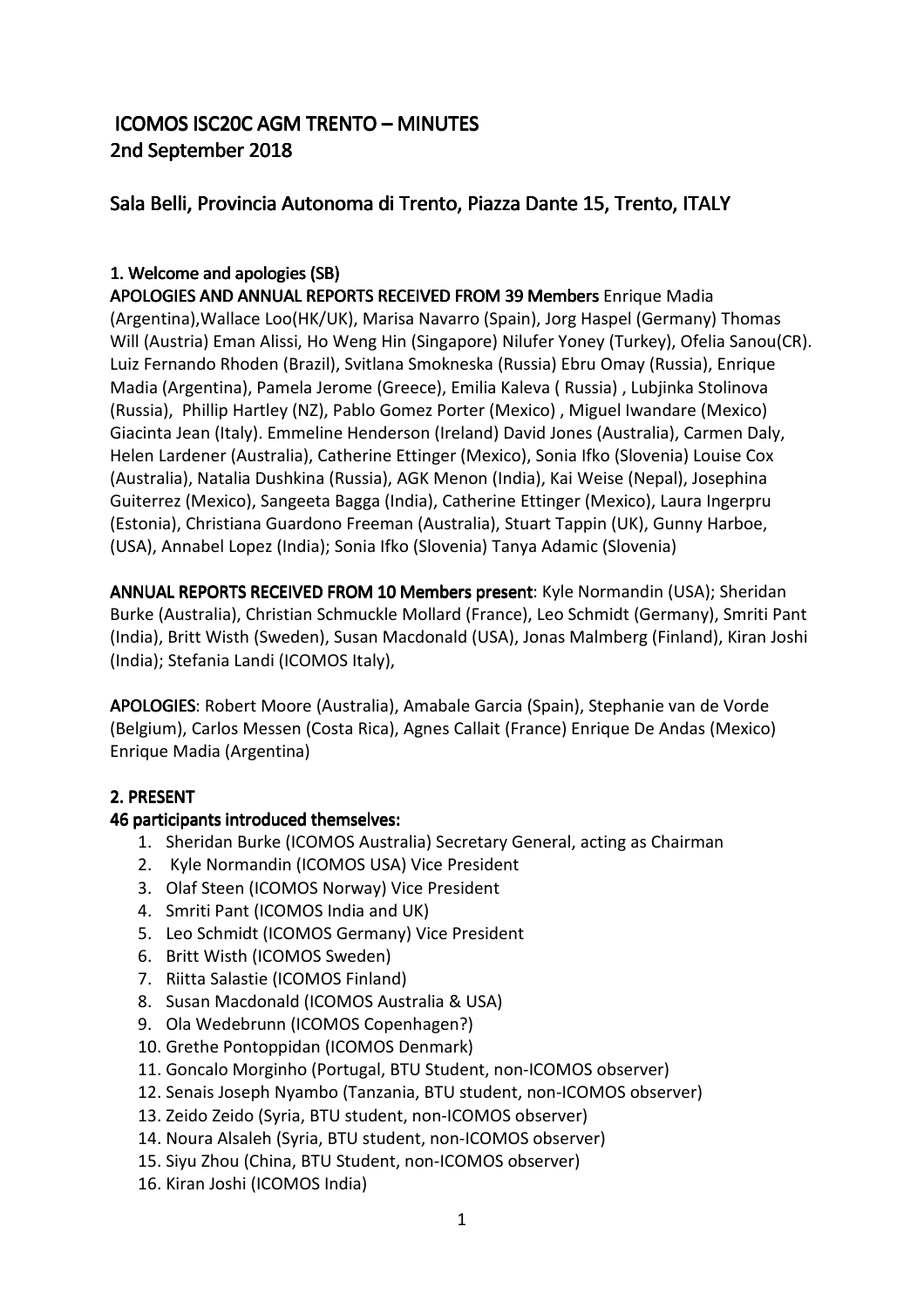- 17. Giulia Boller (ETH Zurich PhD student, non-ICOMOS observer)
- 18. Stefania Landi (ICOMOS Italy)
- 19. Concetta Lenza (ICOMOS Italy Board Member)
- 20. Horacio Fernandez (ICOMOS Spain)
- 21. Fernando Espinosa de los Monteros (ICOMOS Spain)
- 22. Virginia Rush (ICOMOS Argentina, EPWG)
- 23. Jean-Marc Basyn (ICOMOS Belgium)
- 24. Sabine Kuban (Germany, BTU student, non-ICOMOS observer)
- 25. Eman Assi
- 26. Martin Horacek (ICOMOS Czech Republic)
- 27. Jonas Malmberg (ICOMOS Finland)
- 28. Jack Pyburn (ICOMOS USA)
- 29. Yoshiyuki Yamana (ICOMOS Japan)
- 30. Saikaku Toyokawa (ICOMOS Japan)
- 31. Tamotsu Itu (ICOMOS Japan)
- 32. Shradhha Bhatawadekar (India, BTU Student, non-ICOMOS observer)
- 33. Paola Scaramuzza (Italy/France, ICOMOS France?)
- 34. Christiane Schmuckle Mollard (ICOMOS France)
- 35. Enrique Xavier de Anda Alanis (ICOMOS Mexico)
- 36. Fabio Campolongo (Italy, non-ICOMOS observer?)
- 37. (Nicole Franceschini (ICOMOS Italy))
- 38. (Alexandra Skedzuhn-Safir (ICOMOS Germany))
- 39. (Katelyn Williams (BTU Student, non-ICOMOS observer) Later:
- 40. Valentina Araya (Chile, BTU Student, non-ICOMOS observer)
- 41. Golniz Esmailpour Bazzaz (BTU Student, non-ICOMOS observer??)
- 42. Aashlesha Maslekar (India, BTU Student, non-ICOMOS observer)
- 43. Waltraud Kofler Engl
- 44. Mohammed Abu Al Hasan (Bangladesh, BTU Student, non-ICOMOS observer)
- 45. Katherine Majlund Jensen (Denmark, BTU Student, non-ICOMOS observer)
- 46. Kelsey Mass (USA, BTU Student, non-ICOMOS observer)]

#### 3. Welcome to Trento from Fabiano Campolongo (translated by Nicole Franchesini)

Followed by presentation of copies of "The Conservation Plan" and Madrid-New Delhi Document to Fabiano (SB)

#### 4. Appointment of Rapporteur and Approval of Agenda

SB moved appointment of SP as rapporteur. Seconded by KN Agenda approved

## 5. Approval Meeting Minutes, December 10, 2017 New Delhi

Minutes pre-circulated with this year's reports SB thanks KJ and KN for organisation of forum for ISC20C members in Delhi at our last AGM. Delhi Meeting Minutes approved SB seconded by SM

## 6. Report from the President (GH)

SB reads apology from GH No report received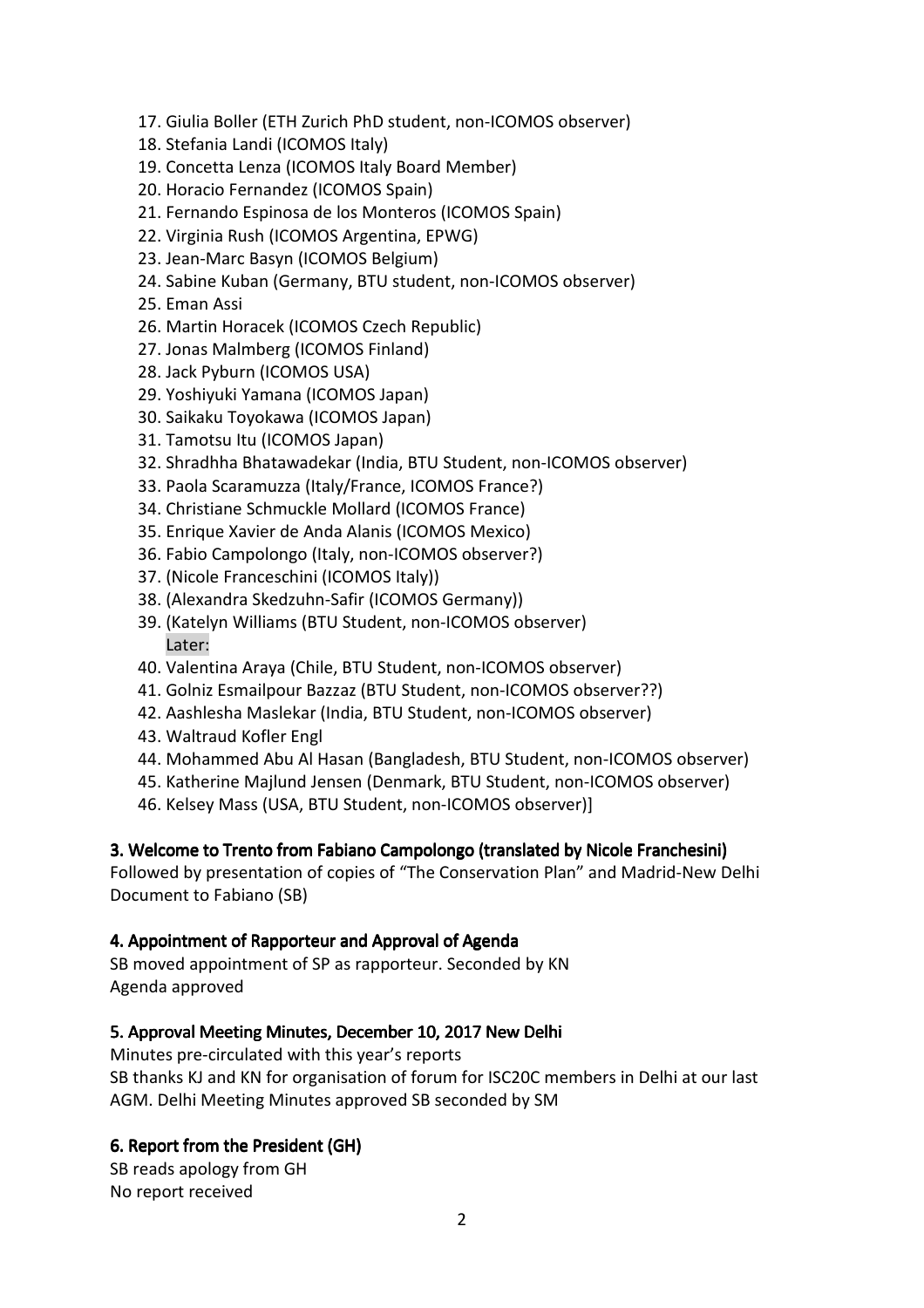# 7. Report from the Secretary General (SB) - See pre-circulated report

7.1 Thank you for Trento meeting organisation: A very sincere thanks to Leo Schmidt and Nicole Franschesini who have done so much to make the meeting possible. Thanks to the Municipality of Trento and especially Fabiano Campolongo and colleagues for your generous hospitality to ISC20C in hosting this meeting.

7.2 Transition of Bureau: Following the election in 2017, the new bureau is meeting monthly by teleconference and transitioning projects and roles.

7.3 Mentoring: Young professionals mentoring programme launched successfully as pilot scheme with Cottbus University, thanks LS SP for a great deal of work and patience getting program started. At conclusion of program in January an evaluation with all participants will enable us to determine future steps.

7.4 Communications: Facebook, Instagram continue thanks to KN, a major website update underway. Planning on creating an ISC20C newsletter in 2019 (LM) – ACTION: volunteers invited! For ISC20C social media activity

7.5 Membership: SB thanks members for annual reports received to date, reminds all members need to provide an annual report to remain defined as an **active member**. Active members also encourage new members, contribute to the ISc20C toolkit and participate in ISC20C projects. Due to new EU Data Privacy measures, we will also transition silent members to a mailing list. Thanks RS and Clare Moore for transitioning ISc20C to an excel database – IS20C membership is steadily growing.

SB warmly invited members to become more involved in the many projects of the Committee. Listed in the Action Plan. Noted that committee activity and engagements are a critical factor in transitioning between associate and expert, - years of work experience are not the sole requirements. This is part of a larger discussion about what constitutes an expert member we will need to have when ICLAFI provides new ISC by-laws later this year. ACTION: Aiming to finalise review of membership records with RS in 2019

RS reports on membership ISC20C has 50 Designated Voting Members; 70 expert members (including 17 foundation members) and 54 Associate members 5 pending members.179 members in total. We welcome today three new voting members – form Chile, Italy and Colombia.

7.6 External Partnerships: Co-operation with partners Getty Conservation institute, TICCIH, DOCOMOMO e.g. thematic framework continue successfully; UIA currently a silent partner.

# 7.7 Internal ICOMOS Partnerships:

- ISC20C Annual report provided to ICOMOS International by Secretary General;
- EPWG activities SB is part of trio guiding the process at the international level, SP is the ISC20C EP representative on the EPWG. Monthly teleconferences, very active group, communicating in multiple languages!

7.8 Future Meetings: October 2019 Adcom meeting is to be held in Marrakesh Morocco, 14-18 October, Perhaps ISC20C AGM could pair with this? ACTION: KN is contacting Morocco National Committee. Other offers to host AGM welcome.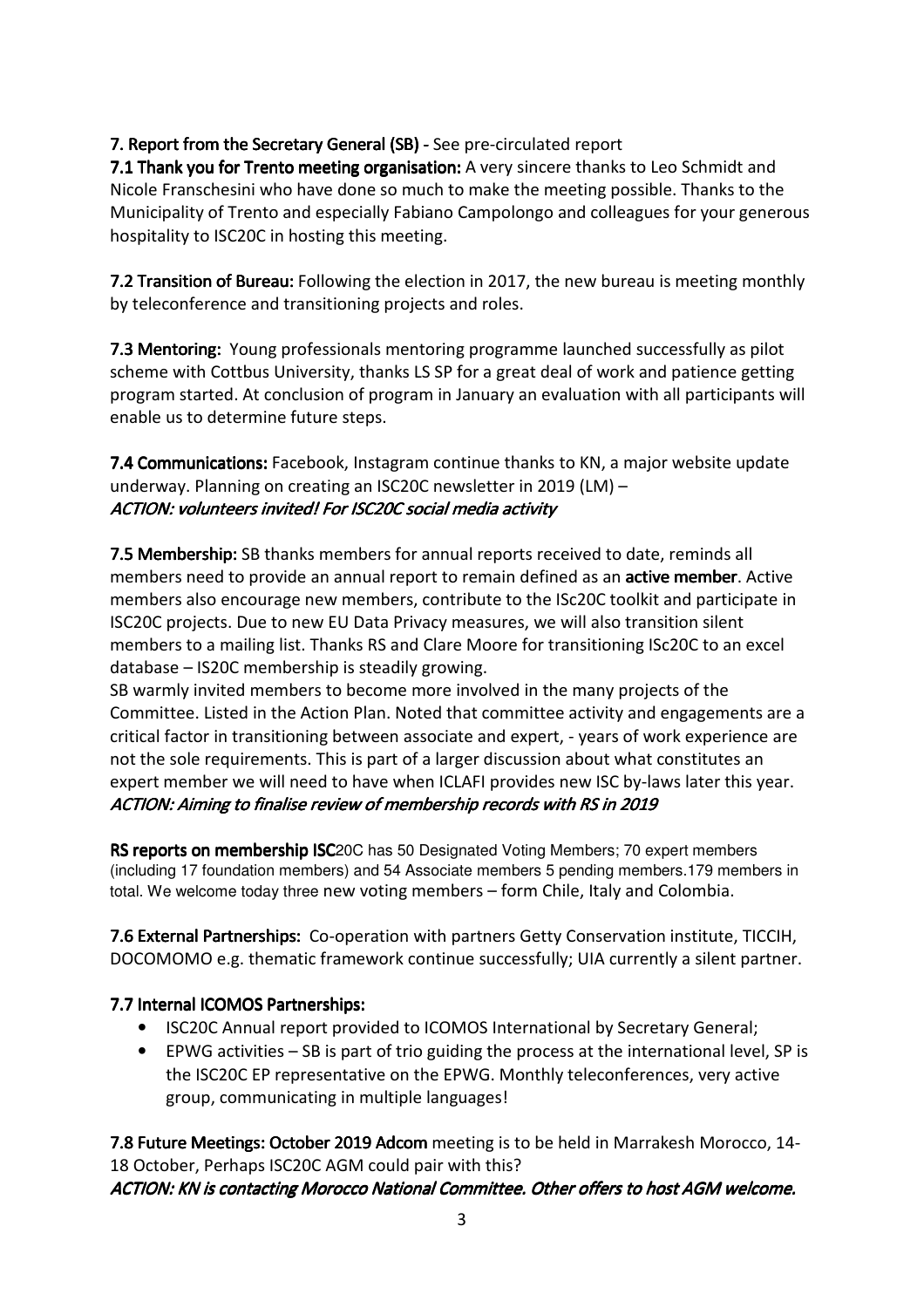October 2020 - Sydney, ISC20C will meet at Sydney Opera House in conjunction with ICOMOS General Assembly 3-10 October. SB very pleased to welcome ISC20C members to Australia. Looking at potential historic concrete conference in week prior and tours to modern heritage sites in Sydney. GA 2020 website opens soon.

ACTION: SB/LM developing Historic Concrete conference, Seidler tour and cocktails event.

7.9 Scientific Council Officer Candidacy: SB has been nominated by Bureau to stand for election as SCO at the Adcom meeting in December in Argentina. Motion seconded by KN Comments or objections from AGM participants? None! Resolution passed by warm acclamation

7.10 Brief update on **mASEANa** from YY who will continue as our representative. (Next mASEANa meeting - 25<sup>th</sup>-28<sup>th</sup> October 2018 – Bangkok, invitation to join)

7.11 Action Priorities for next year for SG: Transitioning presidential roles to GH; finalise membership database with RS, initiate newsletter with LM and upgrade website so it's always current with KN, fine tune the triennial action plan with bureau, re-engage with mASEANa– involvement initiated a few years ago, and ISC20C would like to get more actively involved with the project once again. Re-start the MAP review project.

SB asks if anyone has questions and comments? SG report accepted – SB, seconded by KN

8. Report from the Treasurer (EA)- see pre-circulated report Current bank balance is 2083 Euros, maintained in Paris Secretariat accounts for ISC20C.

Innova project budget currently being reviewed by Secretariat. Current received grant funding from Innova concrete is c. €101,122.16 as of January 1, 2018 (total is C E250,000). KN and GH managing Innova finances separately- see KN report and Attachment SB asks if anyone has questions and comments on Treasurer report? Accepted – EA / KN ACTION: Priorities for next year for Treasurer: monitoring Innova funds; incoming WMW fees; investigating institutional membership development

9. Report on 20C thematic heritage framework studies (SM)-See pre-circulated report ISC20C initiated 2009, GCI engaged in 2011. GCI managed project engaged consultant historians and managed an international PRG. GCI will publish the report by the middle of the 2019, more info in GCI post cards disseminated

The DOCOMOMO conference in Ljubljana has confirmed the belief that the framework is going to be very useful and is headed in the right direction. Note, SB will present a petcha kucha later to provide an overview of current status of the project

# 10. Report by Vice Presidents

10.1 Leo Schmidt-See pre-circulated report

10.1.1 Mentoring programme 14 pairs working well!

Learnings so far – Sabine + Stuart – first contact has been established / FEM + Aashlesha – a woman mentee, hoping to meet in this meeting, thanks to Leo for this initiative, good to discuss the way in which the M-M relationship is envisaged /  $G + EM -$  will have first skype after the AGM / Siyu + SB – first couple of meetings over Skype, looking forward to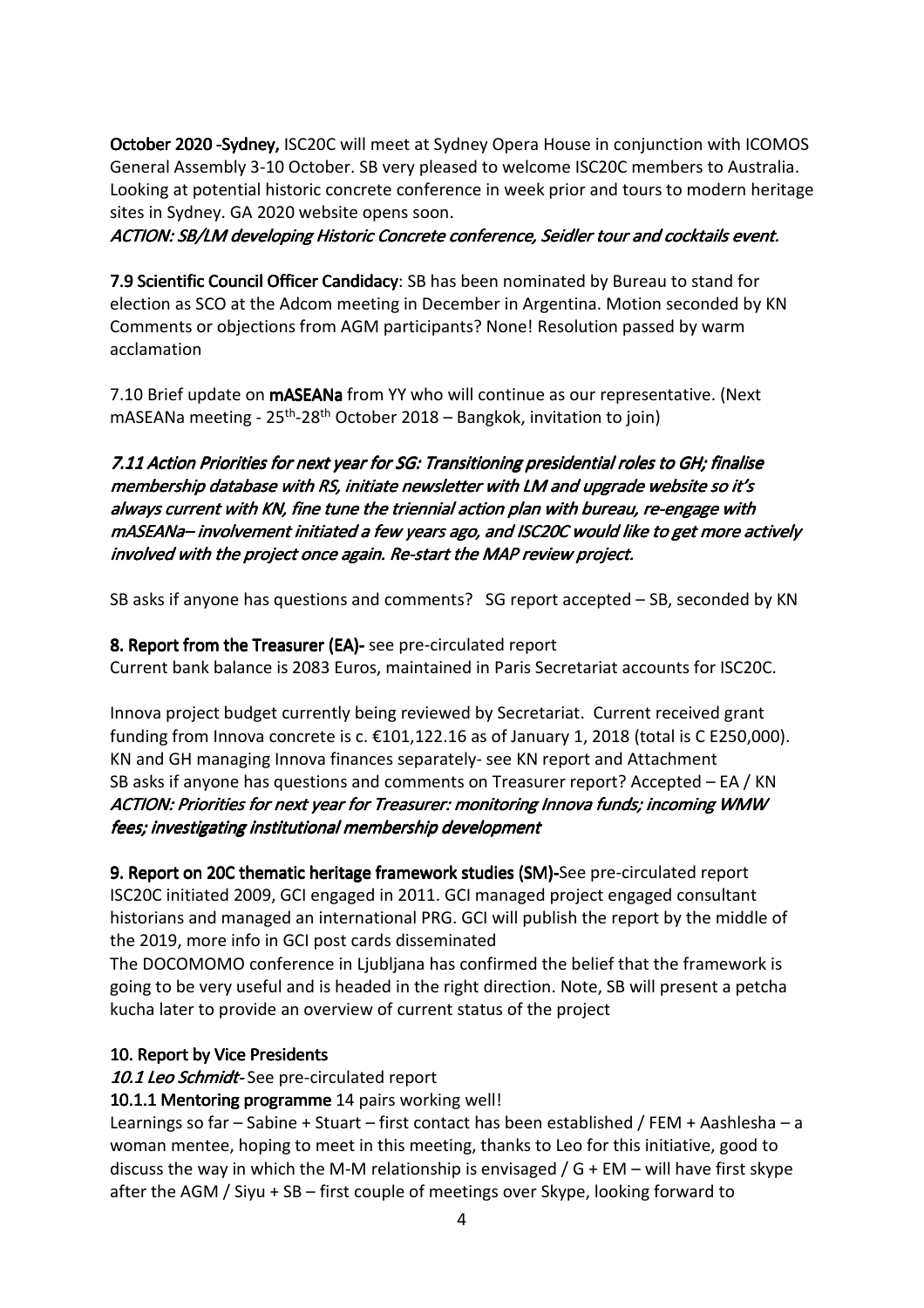interaction in Trento / EA + Denise – great programme, although EA does not work in the area of intangible heritage aspects!!(swap arranged) / SP + SM – good organisation of meetings, agenda etc… / Britt and Hassan – have had the first contact, he is going to stay with her in Stockholm in September , and visit WH cemetery from 1920s, airport from 1930s, urban settlement from 1950s etc. projects are being talked about. Action: Evaluation report in January

# 10.1.2 Madrid-New Delhi Document Translation

Study project at BTU Cottbus. Translations expected in 16 languages, co-ordination with expert and voting members of relevant national committees. A few have already submitted. The project is also an extension of the mentoring programme. Thanks to Katelyn Williams for the study project teaching (LS)

SB Other translations also being worked by a French translation group (CSM) Thanks to the team translating in Spanish (EM, AG and CV) and Italian (SL and NF)

SB/SM Described the evolution of MNDD from the MD as a process. This document translations may bring further evolution of the contents and concepts of the document

## **Discussion**

Q Any contested terminology in translations? (SM) What methodology has been adopted to cope with a standard translation of the glossary into multiple languages? A (LS) Aware of the challenges.

(CSM) Glossary is important, as is the meaning in the context of the sentences (YY) Each NatCom should set up a national group for translations. Japan has one

EM has organised a Spanish Translation group that is working well.

(SB) Glossary has been translated by an expert member from the NatCom and the student working on it from the country

(Stefania L) Translations of "heritage, significance", etc particularly challenging in Italian (Input may be available from ICCROM and WH Category II centre in Bahrain could be two institutes to approach for support in this regard?

(GM) Urgent need for countries using the same language to identify common grounds (Sweden) 5 different Nordic versions will take a long time to translate

(OS) Proposes to form a regional Nordic group to work on the translations

(Virginia R) Interested in contributing, notes the EPWG translations group

(RS) Working on first Finnish translation on her own proved challenging. Invited other experts to join the translations group to debate definitions.

## ACTION Bureau to advance translation options (LS)

10.2 Olaf Steen - See pre-circulated report

## Advocacy and Heritage Alerts:

**This year heritage alerts included:** 

- Red Flag Factory, St Petersburg, Russia
- International Congress Centre (ICC), Berlin, Germany
- Government Offices Y Block, Oslo Norway
- Lake Burley Griffin foreshores, Canberra, Australia ICOMOS (support)
- Maison du Peuple Clichy, France
- Palace of fine Arts San Sebastian;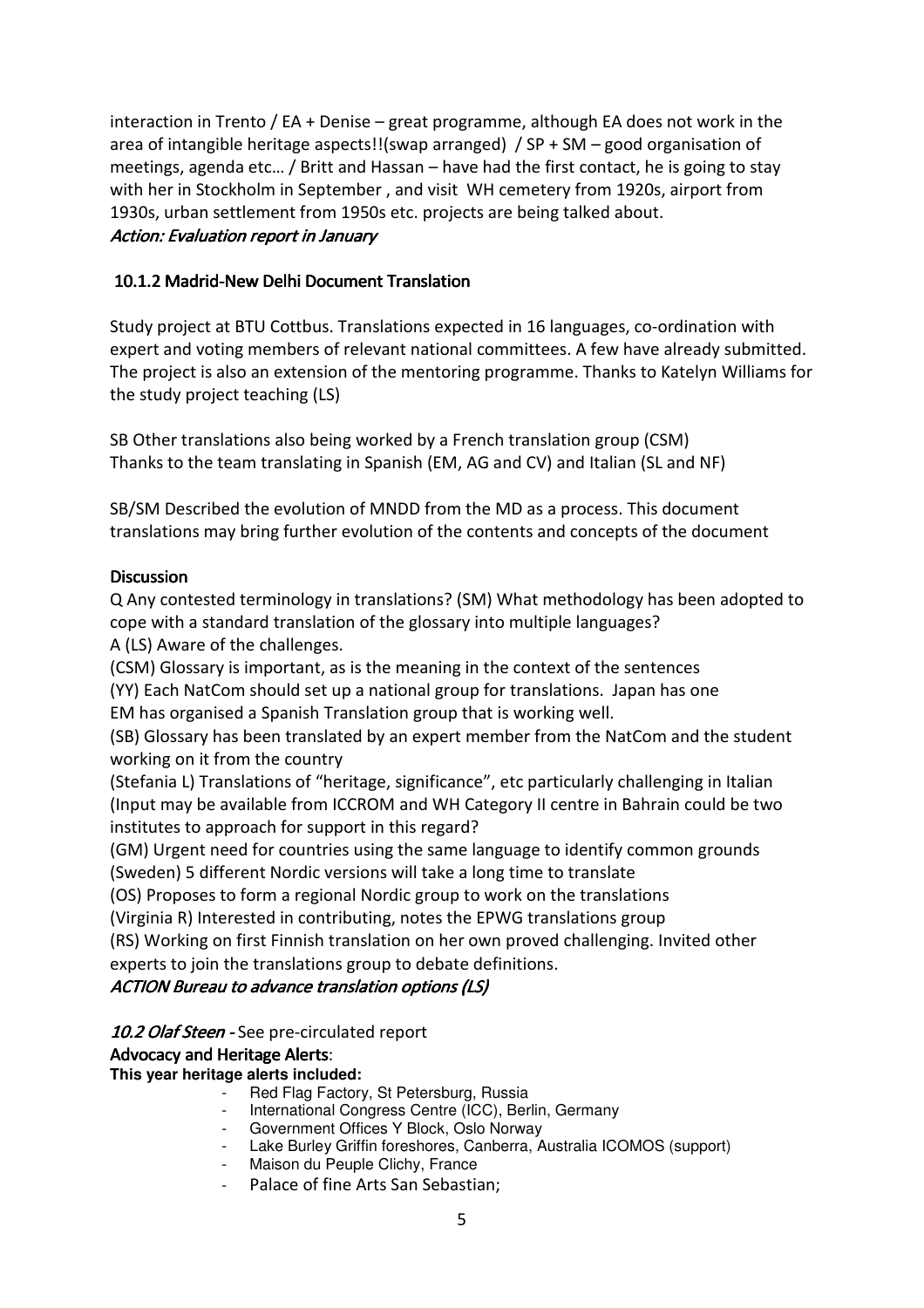- Denmark Roskilde Vikingshalle

Time consuming process- Olaf is developing, new heritage alert forms and procedures are needed key is to identify the site significance, threats and solutions rather than lots of description and history. Invites discussion on ways of simplification of the process. Invites more members to be involved with HA sub-committee

Suggests a letter of warning as the first stage and then a complete HA, accompanied by good documentation. This could be a solution, as used for Norway and Spain in past.

SB noted that an alert must be supported/known to the respective NatCom and Paris Secretariat advised in advance. Gave further background to the development of ISC20Cs HA work and templates, which ones succeeded. Site must be of more than local significance, usually its regionally important, but not necessarily of world heritage.

#### Discussion:

(Sweden) What is the understanding of OUV? Of significance – different in each country? (CSM) Reference to the Moscow agreement with DOCOMOMO, and recommends working with DOCOMOMO experts

(SB) Most of the initial information the Committee receives in the first instance just a very brief letter requesting help with not enough information to generate a defendable HA

(EA) Suggests entire Bureau sign HA letters, subject to agreement of the ISC20C Pres.

(KN) Summarises – basic amount of information is necessary and more helping hands are required as part of the HA Sub-committee to assess significance and options etc.

(OS) we need a simpler process including a template that requires proponent to identify the site significance, threats and solutions

(CSM) Sometimes there is no solution. We facilitate discussion!

(SB) Must identify which approach to be adopted so politicians and other stakeholders involved are supported in taking the next steps of decision making for the site (SB) Nat Coms are able to do HAs on their own as well- see ICOMOS website

ACTION: OS/GH working on revised template and process. Will be in touch with HA Volunteers offering – Enrique A, Kiran Joshi, Fernando Espinosa de los Monteros, Horatio del Castillo, Eman Assi, Aashlesha M, Giulia Boller, Waltraud Käufer Engl ; Fabio Campolongo Goncalo Morginho Interest from other mentees of the Mentoring Program? OS to contact and organise the new team

10.3 Enrique Madia / Smriti Pant-See pre-circulated report on ISC20C Toolkit Great to see the **on-line toolkit** being taken up in many languages. EM thanks SP. ACTION: Ongoing contributions of items to toolkit welcome

## 10.4 Kyle Normandin-See pre-circulated report

10.4.1 Desktop reviews for WMF. Reviews undertaken by ISC20C members in 2015 and 2017 Expert members worked with associate members, and the involvement of the Committee with the reviews for the WMF was hugely successful. Expecting the same opportunity to come up in 2019 – around May. A quick turnaround is expected – roughly 4 weeks between getting the documents for review and submitting the review itself.

(SM) Suggest the call for Watch nominations is shared with ISC20C members so they can submit applications for the upcoming round if they are aware of such a site. Q(Jean Marc) Are there any members of WMF that are also members of ISc20C?

A(SM/KN/SB) No. WMF is not a membership-based organisation.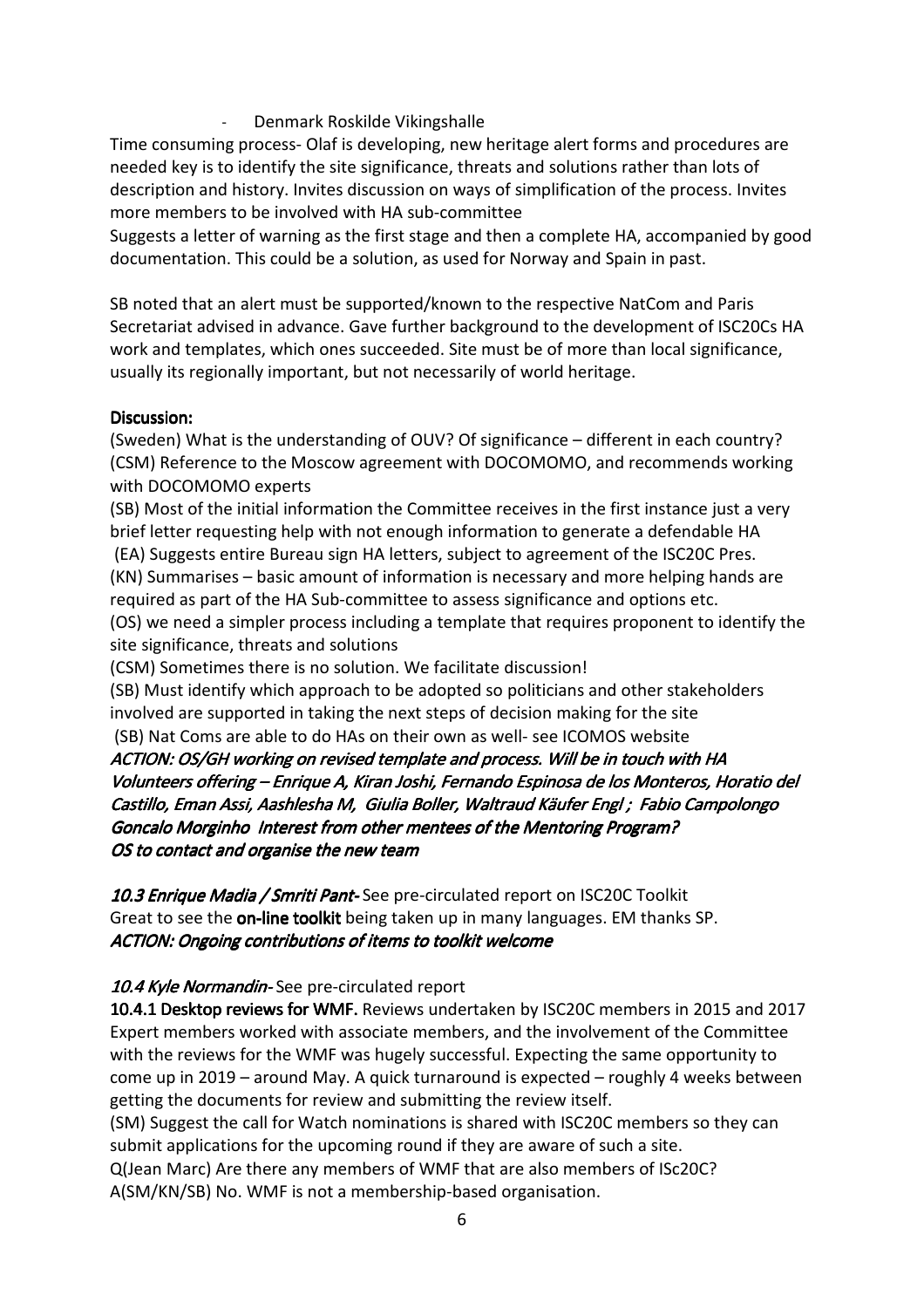## ACTION Members be ready to help with WMW reviews April/May

10.4.2 Socialist Heritage Initiative Active research group, anyone interested in being part of the Working Group should be in touch with Joerg Haspel, Dumitru Rusu and Anke Zalivako

10.4.3 Website and Social Media update Website being restructured since last year with DR's help to LM (Facebook) and DR (Instagram) have been active with social media updates LM is now stepping down form running social media with KN to do just the newsletter More active volunteers are needed – especially younger generation students ACTION KN contact 4 volunteers – Valentina Arya, Hassan, Senais Nyambo, Kelsie Moss

# 10.4.4 Innova Concrete Project-See pre-circulated report

Working Group is now expanded to 20 people

A WG meeting has been organised in Bolzano on 3<sup>rd</sup> September afternoon, and will be open to observers as well, welcome to join.

# The research project has several deliverables

- 1. 5 workshops, first of which will be held 23-24 October in Madrid and Gijon, Spain. Then four more meetings – dates TBD, will be in February, Rome, Italy; later 2019 Warsaw, Poland; Abruzzo, Italy; and Cadiz, Spain (FEM)
- 2. Stefania Landi brief overview on the current status of "20 of 100 best concrete buildings, sites and places in Europe" element. Current survey underway.
- 3. Benchmark document on repair of Historic Concrete is in development (KN and SL)

Discussion: Innova concrete working group is currently defining roles on the project. SM asks how to achieve equity and greater transparency regarding working group activity, attendance at upcoming meetings and available travel stipends for interested members? KN advised current process of responsibilities for grant acquittal and Innova organising committee presence. Desire to broaden member engagement.

Next steps: KN /GH and other Working Group members will attend Workshop no. 1 in Madrid and Gijon, Spain. Innova concrete budget has been submitted for review by ICOMOS Paris Secretariat.

# ACTION KN: UPLOAD Innova concrete summary description and information to ISC20C website; provide budget for attachment to AGM minutes.

## 11. ISC20C Triennial Action Plan

#### KN led meeting through existing action plan, seeking volunteers for projects

**1. Approaches to the Conservation of Twentieth Century Heritage (Madrid-New Delhi Document)** provides international benchmark guidance about how to practically conserve and manage C20 heritage places. Publication December 2017 ongoing translation and international promotion. **Project Leader: Kyle Normandin with Leo Schmidt** 

- 2. **Twentieth Century Concrete Research** (Innova Concrete Research Grant 2020). A threeyear partnership with University of Cadiz and European Partners, including workshops and publications. **Project Leader: Gunny Harboe with Kyle Normandin**
- 3. **Emerging Professionals Mentoring** Pilot Project of 14 mentees from Cottbus University, Germany with expert ISC20C members, based on Australia ICOMOS process. **Project Leaders: Leo Schmidt and Sheridan Burke with Smriti Pant**
- 4. **Twentieth Century Thematic History Framework**: Working with the Getty Conservation Institute in Los Angeles, to develop a Historic Thematic Framework to help researchers to identify potentially significant places and sites by defining the historic themes that